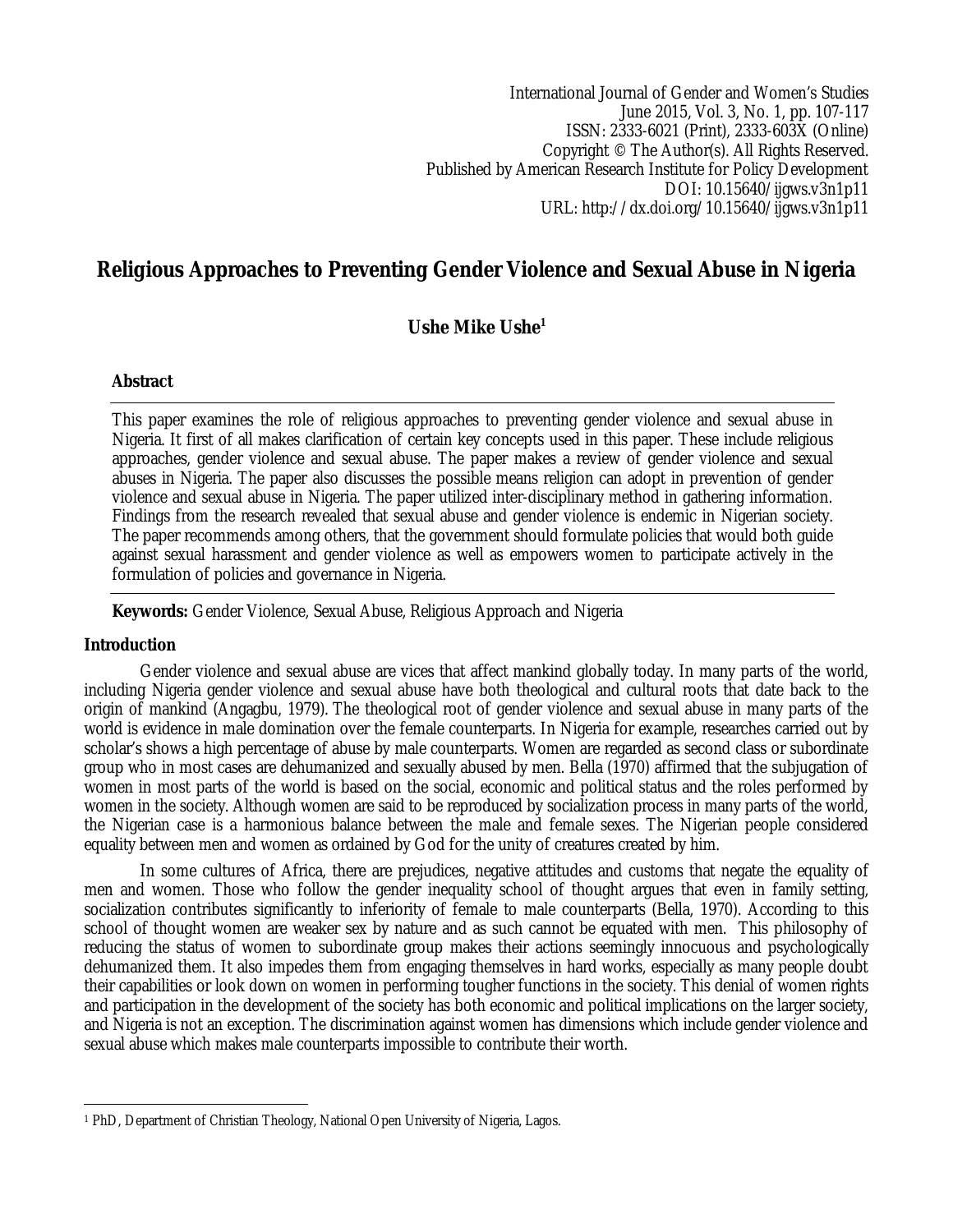The systematically exclusion of Nigerian women from the development agenda degenerate into gender violence and sexual abuse in all ramifications. This paper therefore, highlights the religious approaches to preventing gender violence and sexual abuse in Nigeria. The paper calls for a change of world view of Nigerian people concerning gender issues, especially gender violence and sexual abuse, especially of women in contemporary times.

#### **Conceptual Clarifications**

The key concepts that need clarifications are gender violence, sexual abuse and religious approach.

#### **Gender Violence**

The word gender comes from the Middle English gender, a loanword from Norman-conquest-era Old French. This, in turn, came from Latin genus. Both words mean 'kind', 'type', or 'sort'. They derive ultimately from a widely attested Proto-Indo-European (PIE) root which is also the source of kin, kind, king, and many other English words (Atojoko, 2000). It appears in Modern French in the word genre (type, kind, also genre sexual and is related to the Greek root gen to produce, appearing in gene, genesis, and oxygen. As a verb, it means breed in the King James Bible. Gender discrimination (also known as gender inequality, gender egalitarianism, or sexual inequality) therefore refers to the sex discrimination stemming from a belief in the injustice of myriad forms of gender inequality. The word violence on the other hand denotes any kind of behaviour that one person uses to control another through fear and intimidation (Della, 2003). It includes emotional and psychological abuse, battering, sexual assault and acid attacks (Uchem, 2000). Gender violence against women refers to all forms of inhuman conditions targeted at a particular sex such as oppressions, adverse conditions and inhuman treatments against women or womanhood (Blood & Wolf, 1994:30-35). In the context of this paper therefore, gender violence can be defined as: Any act of gender violence that results in physical, sexual and psychological harm or suffering to women, including threats of such acts, coercion or arbitrary deprivation of liberty in public or private life. It encompasses physical, sexual and psychological evidence occurring in the family, including battering, sexual abuse of female children in the household, dowry related violence, marital rape, female mutilation, sexual harassment and intimidation at work, in educational institution, in religious worship and elsewhere, trafficking in women and forced prostitution (ECA-WIDNET, 1997).

The harmful effects of these violence result in the humiliation, open ridicule and torture of women in Nigerian society (Nwocha, 2000). The lacks of laws that prohibit violence against women and the failure to enforce or promote awareness of existing laws have been detrimental to the protection of women or men against acts of brutality. Lack of sensitivity towards women or men in the media has adverse impacts on teenage girls who in most cases fall victims of rape or adoption by their male counterparts in many cultures of Nigerian society. There are dehumanizing cultural practices such as widowhood rites and female genital mutilation that are acts of violence against women. Available statistics gathered by the Murphy, (1997) indicates that in Nigeria one out of every three women has suffered violence in an intimate relationship at some point in her life. This statics is an average based on available national surveys across industrialized and developing countries.

# **Sexual Abuse**

Sexual abuse refers to sexual activity where consent is not obtained or freely given (John Paul II). The National Centre on Elder Abuse describes sexual violence as "the abuse of sex and "non-consenting sexual contact of any kind" including unwanted touching; sexual assault or battery, such as rape, sodomy, and coerced nudity; sexually explicit photographing; and sexual contact with any person incapable of giving consent. 2Jurisdictions and agencies define "elder" differently but typically as commencing at the age of 60 or 65 (Oduyoye, 1996). The victims who experience sexual abuse are mostly female. The person responsible for the violence is typically male and is usually someone known to the victim. The person can be, but is not limited to, a friend, co-worker, neighbour, or family member. There are many types of sexual abuse. Not all include physical contact between the victim and the perpetrator (person who harms someone else) – for example, sexual harassment, threats, and peeping. Other sexual abuse, including unwanted touching and rape, includes physical contact. Sexual abuse can impact health in many ways. Some ways are serious and can lead to long-term health problems. These include chronic pain, headaches, stomach problems, and sexually transmitted diseases (Atado, 1991). Sexual abuse can have an emotional impact as well. Victims often are fearful and anxious. They may replay the attack over and over in their minds. They may have problems with trust and be wary of becoming involved with others. The anger and stress that victims feel may lead to eating disorders and depression. Some even think about or attempt suicide. Sexual abuse is linked to sexual violence and negative health behaviours.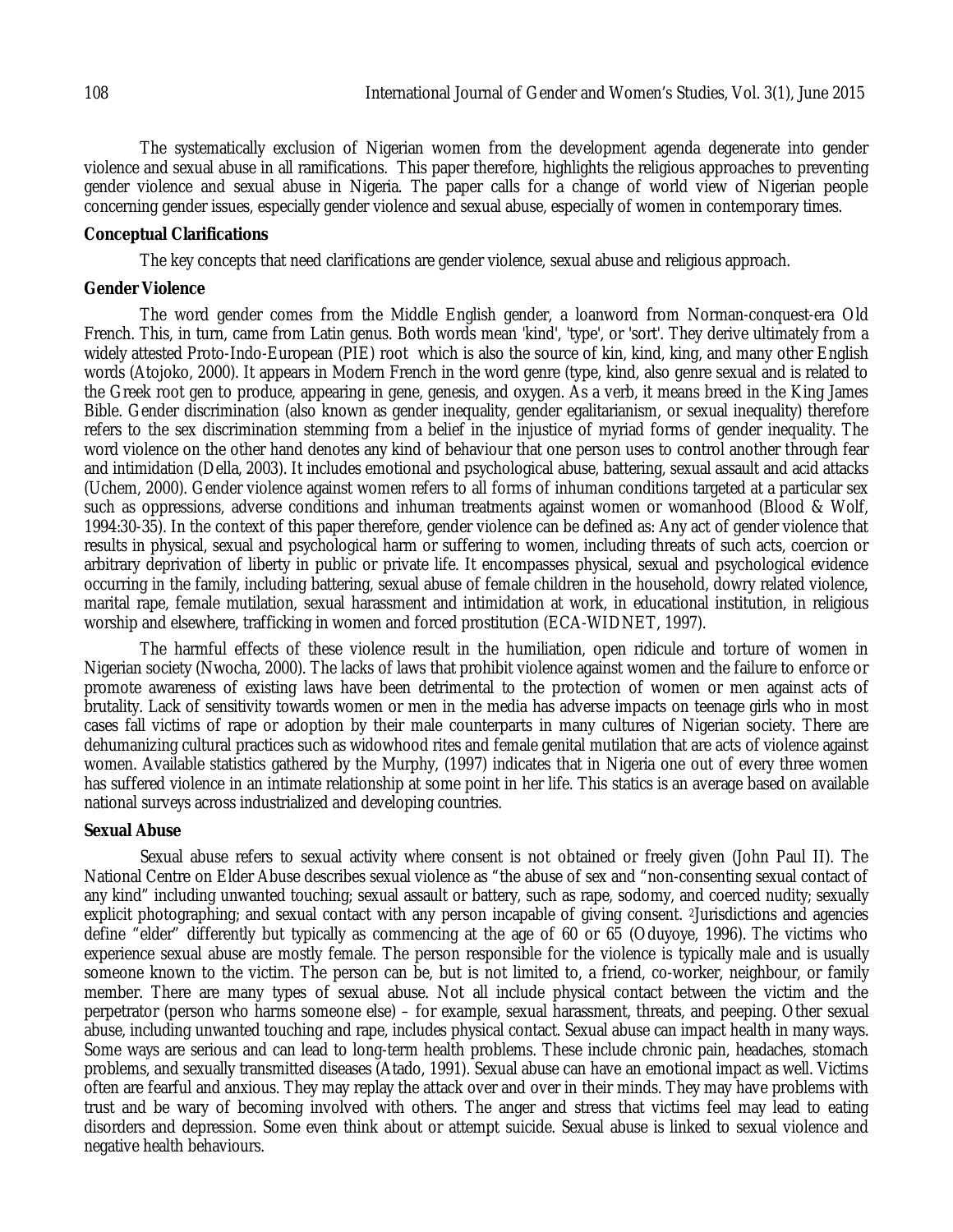For example, victims are more likely to smoke; abuse alcohol, use drugs, and engage in risky sexual activity. Sexual violence is a significant problem in Africa and United States. Among high school students surveyed nationwide, about 8% reported having been forced to have sex. The percentage of those having been forced to ever have sex was higher among female (11%) than male (5%) students. An estimated 20% to 25% of college women in the United States have experienced an attempted or complete rape during their college career. Nearly 1 in 5 women and 1 in 71 men in the United States have been raped at some time in their lives. These numbers underestimate the problem. Many cases are not reported because victims are afraid to tell the police, friends, or family about the abuse (Both well, 1983). Victims also think that their stories of abuse will not be believed and that police cannot help them. They may be ashamed or embarrassed. Victims may also keep quiet because they have been threatened with further harm if they tell anyone. Certain factors can increase the risk for sexual abuse. However, the presence of these factors does not mean that sexual abuse will occur. Risk factors for perpetration (harm to someone else) include:

- 1. Being male
- 2. Having friends that are sexually aggressive
- 3. Witnessing or experiencing violence as a child
- 4. Alcohol or drug use
- 5. Being exposed to social norms, or shared beliefs, that support sexual violence (Sukhdeo, 2006).

Sexual abuse can affect individuals across the lifespan, including people in later life. Many older victims have survived multiple victimizations over the course of their lives. Recognition of sexual abuse against people in later life is hindered by misconceptions that older adults are not sexual beings or sexually desirable and that rape is a crime of passion. A high percentage of victims experience significant health problems and disabilities that increase vulnerability and reduce help seeking. Due to age-related physiological changes, older victims tend to sustain more serious physical and psychosocial injuries during an assault than younger victims. Some of the signs and symptoms of sexual abuse against people in later life include:

- a. Genital injuries, human bite marks, imprint injuries, and bruising on thighs, buttocks, breasts, face, neck, and other areas.
- b. Fear, anxiety, mistrust, and dramatic changes in victims' behaviour.
- c. Eyewitness reports and disclosures by victims.
- d. Observed suspicious behaviour of perpetrators by others.
- e. It is likely that sexual abuse against people in later life is highly underreported. Many barriers impede the effective response and prevention of sexual abuse against older victims including
- i. Social stigma and barriers preventing individuals from discussing sexual activities or sexual abuse openly.
- ii. Disabling conditions that interfere with making reports.
- iii. Victim's fear of further harm.
- iv. Victim's reluctance to report, especially if perpetrator is a family member
- v. Misinterpretation of disclosure as part of dementia and of physical evidence as "normal" markings on an older body.
- vi. Delayed medical and police assistance and contamination of physical evidence (Hutchinson, 1998).

These signs are symptoms are commonly found among victims of sexually abused genders worldwide.

# **Religious Approach**

The term religion is not easy to define. This difficulty terms from the changing nature of the subject which makes it impossible for one definition to cater for all aspects of religion. According to Ekpo (1999), religion is an attitude of the mind which covers motives and beliefs that are expressed in the acts of worship such as prayers and rituals. Nigosian (1975), describes religion in terms of beliefs, feelings and conduct. Idowu (1973), believes that religion in its essence is the means by which God as spirit and man's essential self-communicate. For Anyanwu (1999), religion has to do with man's relationship to the unseen world. A synthesis of the various definitions shows that religion is man's interaction with the supernatural forces. In Nigeria, this interaction can be through the traditional religious rites, the Muslim beliefs or the Christian practices (Udofia, 1999). The word approach on the other hand connotes a method of explaining and interpreting historical events that has taken place in the society.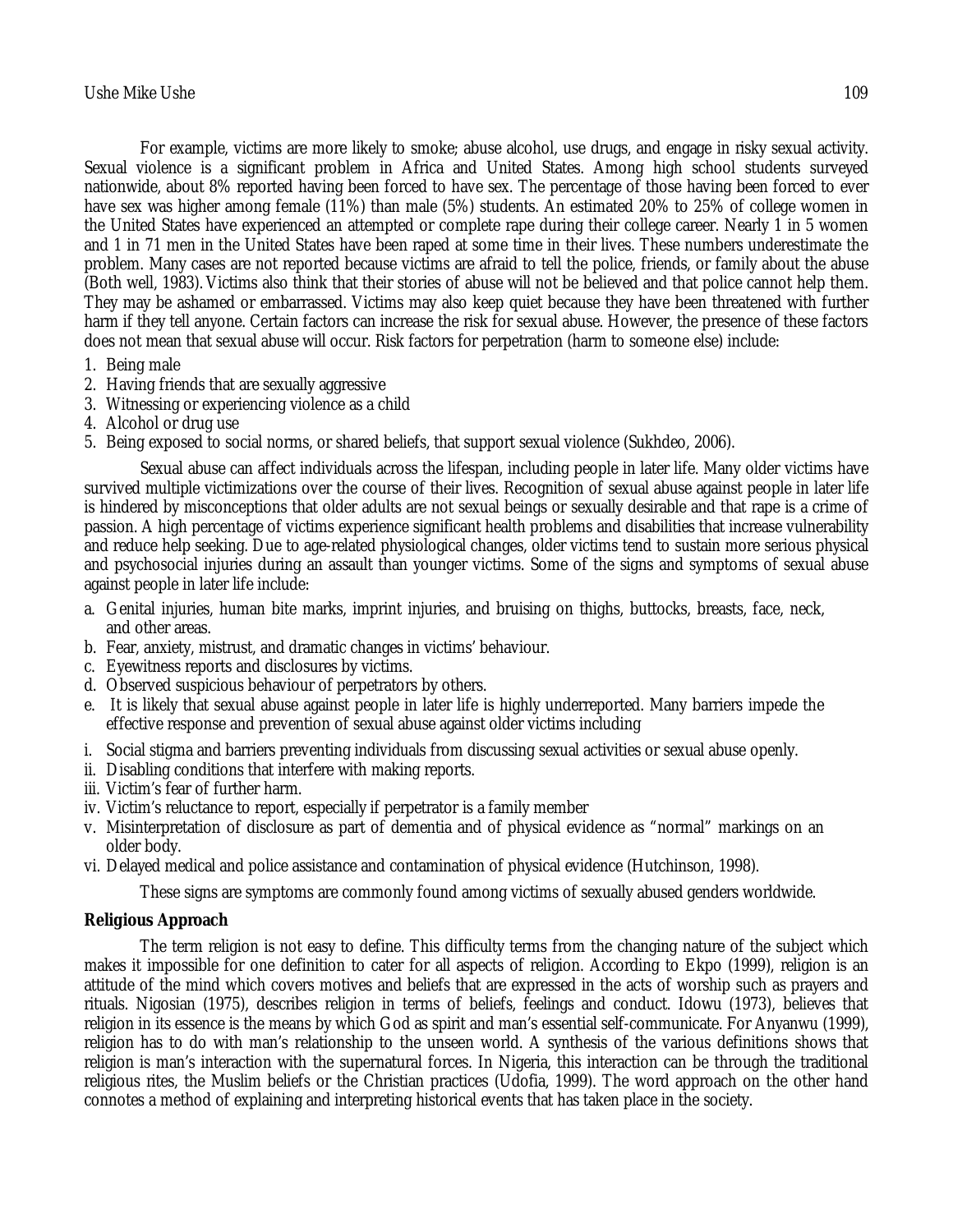Religious approach therefore refers to a systematic presentation of religious events or historical facts by describing its major tenets as found in different African societies (Ikenga-Metuh, 1984). The religious approach centres on the main items of belief and practices common to most African societies-gender, sexuality and the system of morality. However, variations and divergences of the world views are pointed out where they exist.

#### **An Overview of Gender Violence and Sexual Abuse in Nigeria**

Gender violence and sexual abuse are common evil acts that have characterized the Nigerian society in modern times. They are evil acts that affect mostly women in Nigerian society. These practices have both cultural and educational roots that are linked to race, tribe, sex and language, thereby lowering the status of women. There are those who argue that gender violence and sexual abuse against women has its roots from the creation account where a woman was fashioned out of man's rib for the purpose of procreation. This school of thought vehemently opposed to the possession of woman in the full human nature with man. While other scholars upheld the view of human equality of men and women in full identical nature created in the image of God. These two contrarily views however, poses the problem of gender violence and sexual abuse among human beings in the society. There are traditionalists who proposed gender inequality of women in Nigerian society. In their view points, women are subordinate to men because they were created out of men's ribs and as such they are property of the men (Ushe, 2010). This outmoded notion about women still exists in many cultures of Nigerian society. These false beliefs include: A man has right over the body of woman, every woman must depend on a male provider, and that it is a waste of time educating women since they get married and so forth. Nigerian traditions and religions also teach women to stick to their husbands, to be subordinate to their husbands, to be patient and to endure everything so as to save their families (Eph. 5:15-24).

In many Nigerian cultures, women have inadequate legal protections because issues involving husbands and wives are culturally considered "private" and hence, no one would like to interfere in the private affairs of home (Mutanga, 2004). Even the customary laws have their limitations. In most cases customary law, dowry land ownership, inheritance and naming of children discriminate against women in Nigerian society. This sometimes leads to violence, disfigurements, abuses, lost opportunities and interference with confidence of women in the society at large. The consequences of these are that the women may fly into rage and isolate themselves from male counterparts. Many of them may even think that men are meant to dominate and control women (Kratcoski, 2003). Gender violence and sexual abuse occurs both in the families, religious institutions, work places and educational institutions in Nigerian society. They are committed mostly against women and have great impacts on their social status in the society. Gender violence and sexual abuse take place in three major forms: physical violence, sexual abuse and psychological violence. These forms of violence cut across racial, cultural and religious backgrounds. According to Amnesty International (2010) violence on a spouse; children and siblings have been described as symptomatic breakdown of social control. Amnesty International in its publication, reported that nearly two-thirds of women in Nigeria are believed to have experienced physical and psychological violence as well as sexual abuse (Nimeh, 2000).

Women are often beaten and punished by men for supposed transgressions. Some of them are raped and even murdered by men. In some cases, vicious acid attacks leave women with horrific disfigurements (Afro-News, 2010). Gender violence and sexual abuse are frequently excused and tolerated in some societies where women are assigned inferior roles, subordinate to the male who are heads of the families. They are looked upon as properties of their husbands (Anozie, 2010). Many husbands are responsible for most of the violence against their wives and these evil acts affect them to a larger degree. In Nigeria gender violence sexual abuse affects everybody, including children who are traumatized by the abuse. They both have broader spectrum which includes child abuse, elder abuse and violent acts between family members (Akpan, 2000). Gender violence and sexual abuse consist of many types such as spouse/partner abuse, child abuse, elder abuse, parent abuse, emotional abuse, economic abuse, social abuse, stalking, physical abuse, sexual abuse and neglect. This violence is perpetuated by persons, systems and structures created and operated by human beings (Dayo, 1990). This clearly shows that there is a personal and systematic, structural and institutional dimension of the problem. There are two sides to the problem: why men harass women sexually and why women seem to accept the beating and stay. Psychologists and domestic violence counsellors explain that violence is learned behaviour. In many cases, men who become abusive and women who are abused grew up in homes where violence occurred. In such a situation, a child can grow up believing that violence is acceptable behaviour. Many boys may learn that this is a way to be powerful (Godsmith, 1992). if a boy child rose in a home with physical violence and sexual abuse; he is more likely to use violence and sexual abuse in his own family (Gelles, 1997). On the other hand, some psychiatrics hold that only very small percentage of cases indicates psychological disorder triggered sexual violent behaviour.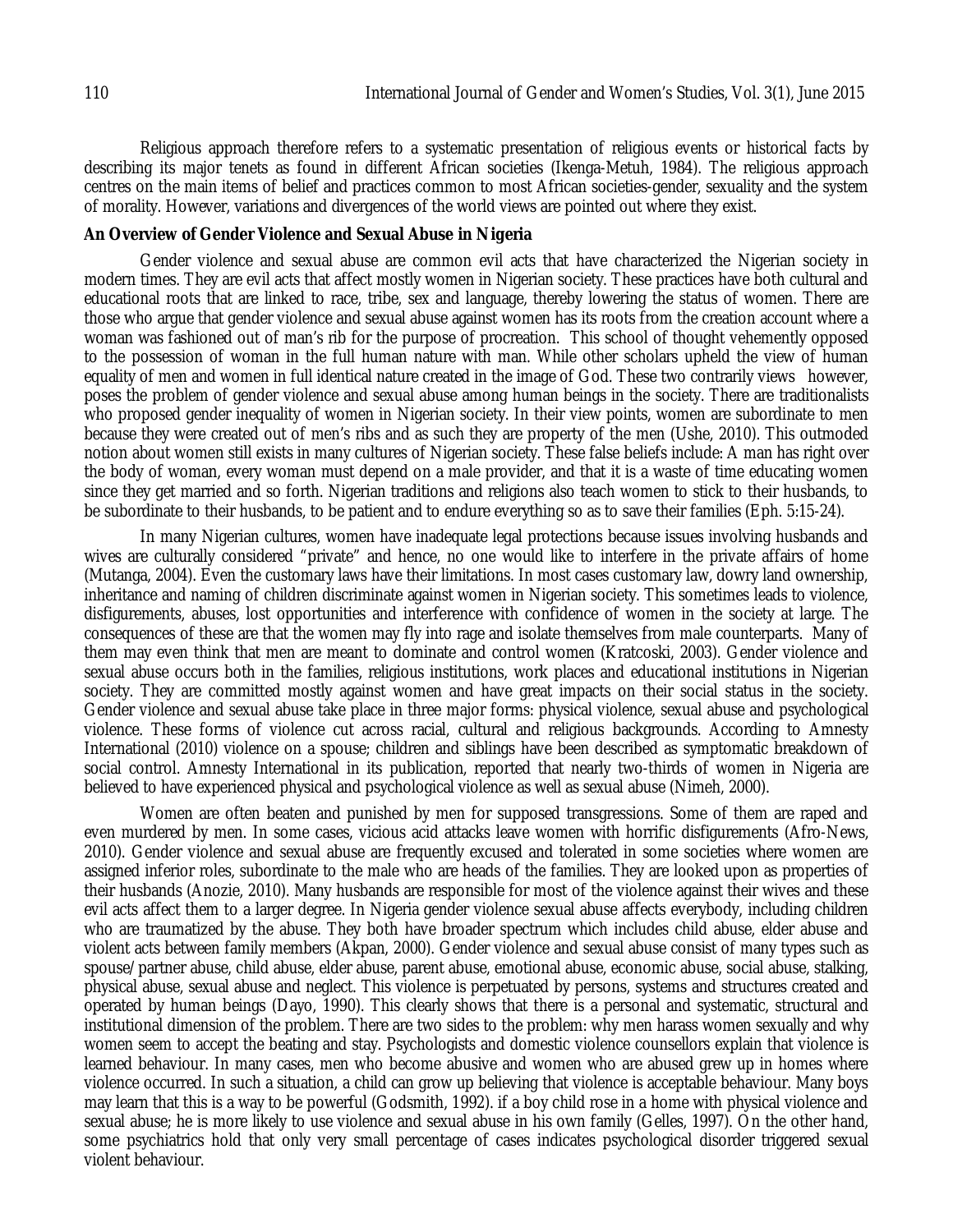# Ushe Mike Ushe 111

However, in majority of cases, other reasons can explain men's abusive behaviour. Men who abuse women convince themselves that they have the rights to do so. Abusive men tend to be extremely jealous, possessive and easily angered (Egwu, 2001). Many flew into a rage because their spouse called her mother too often or because she did not fulfil his expectation in a particular area, and may try to isolate their wives by limiting their contact with their families and friends. These kinds of men have low self-esteem and feel vulnerable and powerless. They are more likely to have experienced violence in childhood, and pin the blame for their abusive behaviours on someone or something other than themselves. Alcohol is a strong contributory factor in many cases of domestic violence in Nigeria. Many women stay with their abusive partners and the seeds for sexual abuse is sown early in the women's lives. In many Nigerian societies, violence and sexual abuse begins even before the abusers are born. Female children are implicitly rejected by their families' quest for male child. The women do not seem to be of value enough as to stand on their own dignity and insist on being respected (Ushe, 2010). Sometimes, religious teachings bind women into accepting humiliation as if it is the same as the Christian virtue of humanity (Oguonu, 2005). Women often blame themselves for acts committed against them instead of recognizing that no one deserves violence and sexual abuses. Because of the social belief that it is culturally permissible for a husband to beat up or sexually abuse his wife or a father to beat his children, women are taught not to complain against their husbands in Nigerian society. After a long time of being or sexual abuse, women may become accustomed to it and fearful and therefore unable to take steps to leave the situation of abuse. Most of them do not know that there is sometimes a possibility of gathering justice from the police or the courts (Rothblum & Cole, 1990).

Gender violence and sexual abuse can say to be physical brutality by men against women when they are not treated with love and care. This may be in form of rape and violation of their sexual rights (Tomaseski, 1993). Rape subjugates the women, robs them of their dignity and mocks them in the face of society (Us Bishops, 1992). The atrocity when committed in front of the man as an instrument of violence against women, further deepens the pain. Most often this is done by men to show their superiority over the women. The trauma and stigma often haunt the women for the rest of their lives. Many Nigerian societies consider women to be inferior and weak, while the men are given the credits as the decision makers (John Paul II, 1981). This wrong conception of women and violation of their human rights by Nigerians originated from considering them as lower class to men (Kisembo, Magesa & Shorter, 1998). The belief is also rooted in patriarchy where the power and rule of the fathers or men through ritual, tradition, law and language, customs, education, and the division of labour determine what part women shall or shall not play and in which the female is everywhere subsumed under the male (Adesanya, 1973). This philosophical thought socializes women to remain "silent" and in most cases promotes social inequalities between men and women. This leads to women's subordination not only within the family but also in the society and in the church as a whole (Andrian, 1978). Female circumcision is the worst form of gender violence and it has root in ancient culture and religious practices of African people, especially the western part of the continent. Blood and Wolf assert that the practice is most prevalent among the Nigerian people such as Ogun, Niger, Rivers and Borno States female genital mutilation cases are high with a prevalence rate of 95.7 percent, 93.3 and 82.6 respectively (UNIFEM, 2002). Kebbi State records the least number of cases of female genital mutilations with only 0.2 percent prevalence (Zierler, Witbeck & Mayer, 1996).

According to a study carried out by the United Nations Children's Funds (UNICEF), the practice of female genital mutilation is generally low in the Northern States like Adamawa, Kogi and Yobe, recording 1.0 percent, 1.1 percent and 0.0 percent prevalence rate respectively, while southern states like Delta, Cross River, Imo and Anambra State have very high number of female genital mutilation cases (Cutrufelli, 1983). Gender violence and sexual abuse subjects the women to emotional and psychological tortures leading to frustrations or even death. In many cultures of Nigeria, widows are mostly victims of those who suffer psychological violence. Sometimes, the widows are subjected to a number of oppressive and dehumanizing treatments. These includes compelling them to perform burial rituals like sleeping on bare floor, wear rags, eating food from broken, unwashed plates, by not taking bath for several days or weeks, forcing the widow to drink water that was used in washing the late husband's corpse, by taking the oath publicly to prove her innocence of not been responsible for the husband's death, by losing her rights to the deceased husband's property and by exercising her from the society if she refuses to take the oath or drink the water used in washing the husband's corpse.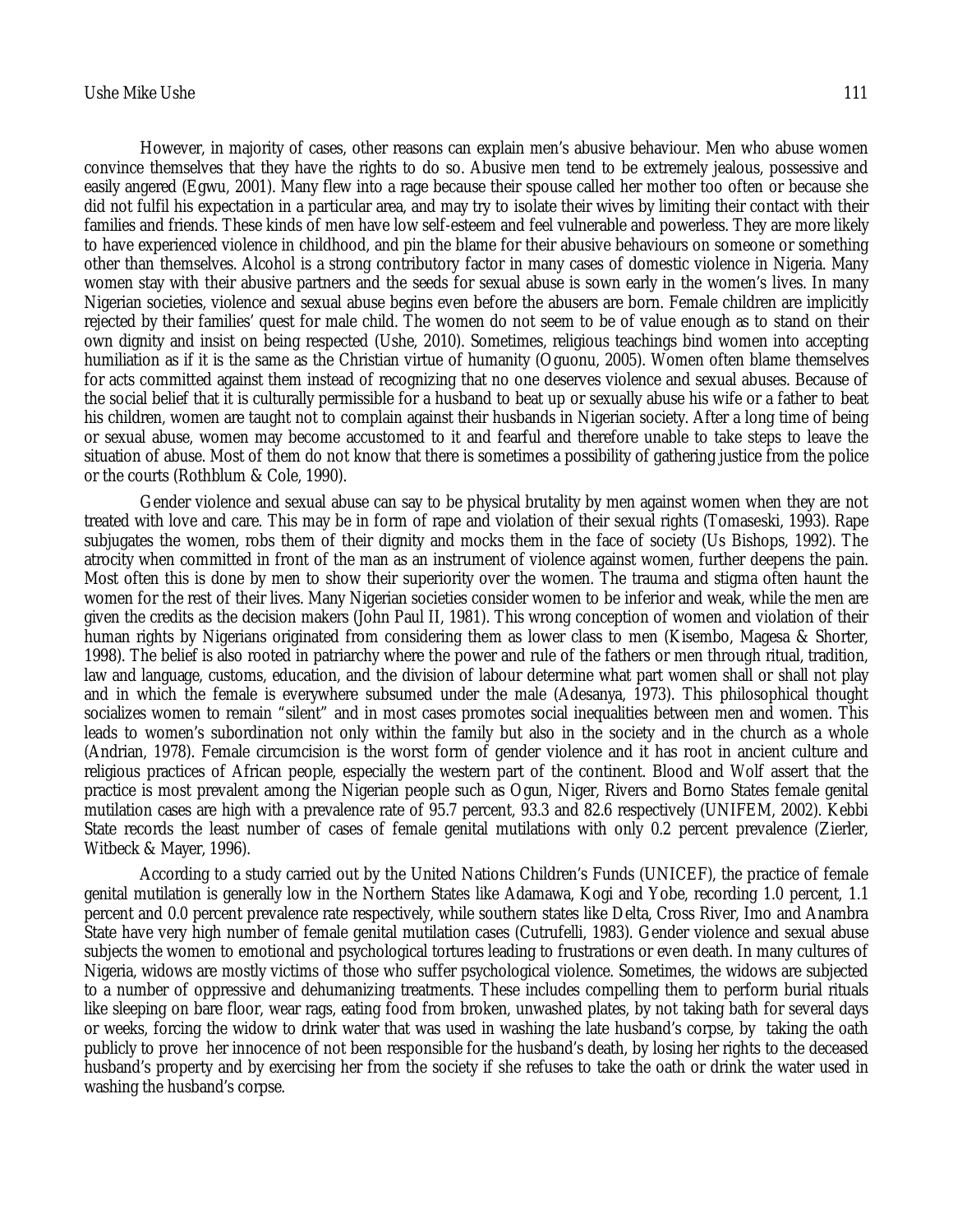The widow is also subjected to other psychological tortures and expected to mourn her husband's death for a period of time and throughout this period she must wear dresses that depicted their mood of mourning (Hardon, 1981). During the mourning period, the widow wore black clothes and she is not permitted to do things such as: to step out of the house for forty days, to cook and to touch any food meant for another member of the family. The widow is seen as unclean until she has undergone all the relevant traditional rites. In Calabar, Cross River state, widows have no rights to their husband's estate. A widow who remarries forfeits the right to her husband's property. Although the customary law which governs most marriages in Nigeria forbids the married wife from owning property of the deceased husband, many Nigerian women have condemned this practice in strong terms. Islamic marriages thus, confer more rights to the husband's properties than customary marriages. In Islamic law, a widow is entitled to one quarter of the deceased husband's property. But if the deceased has children and grand-children, the widow would be entitled to one-eighth of the property (Ushe, 2010). On the contrary, since Christian marriages are governed by statutory laws which guarantee some measures of legal equality in respect to property ownership most Nigerian societies usually invoke customary laws to inherent the property of the deceased (Ushe, 2007). The above facts indicates that in Nigeria, gender violence and sexual abuse acts such as marital rape, adoption, sexual harassment at work, within educational institutions or religious institutions, child marriage, forced prostitution and trafficking in women are harmful traditional practices that violate the fundamental human rights of women and limits the development of their capabilities and integration into the society's development process. Although, early marriage and forced marriage enjoys legal backing in Sharia Law as practiced in Northern Nigeria and among some Muslim communities of South-Western Nigeria, they reveals the low status to which women and young girls have been relegated in Nigerian society.

The wide spread assumption that women have no alternative roles other than housekeeping and child-bearing is wrong and should be corrected (Watts, 1991). According to the civil liberty organization study, most parents give out their daughters for early marriages because they want to protect family honour by preventing teenage pregnancy. Thus, they would rather give their daughters out in marriage early to avoid having to waste money on their education or to earn money for their dowry. And since there is yet no known law to check the harmful practice of early marriage, many young girls fell victims of such practices in many societies of the world today, including Nigeria.

# **Causes of Gender Violence and Sexual Abuse in Nigeria**

There are many causes of gender violence and sexual abuse in the world, especially Nigeria today. Notably among them are:

- (i) The unequal relationship between men and women in the society and the church. By nature, our being male and female has no intrinsic hierarchy. What we call women's place in one human culture is man's place in another. There is nothing permanent about human beings as culturally defined. Neither men nor women should be tied to predetermined roles. Women are often violated upon when defined by their sexual abuse and rational roles only, while prominence is given to other adventurers or masculine roles for men (Gelles & Cote, 1999). The same thing goes for the many proverbs and metaphors, generalizations and stereo types that idealize women (Giddens, 1992).
- (ii) When a man feels the need to control and dominate the woman. When the husband feels such need to control his wife because of low self-esteem, extreme jealousy, difficulty in regulating his anger and other strong emotions, or when he feels inferior to his wife in education and socio-economic background, he employs violence as a tool. Some men with traditional beliefs may think they have the right to control women, and that women are not equal to men (Erinosho, 2004). This domination takes the form of emotional, physical or sexual abuse.
- (iii) Interaction of situational and individual factors. This means that abusers learn violent behaviours from their family, people in their community and other cultural influences as they grow up. They may have seen violence often or they may have been victims themselves. Such abusers may learn to believe that violence is a reasonable way of controlling a woman (Einarsdothir, 2002). Thus, men who learn that women are not to be valued or respected and who see sexual abuse and gender violence directed against women are more likely to abuse when (Zamani, 2003). Women who also witness violence against women in their families of origin are more likely to be victimized by their own husbands (Tenuche, 2004).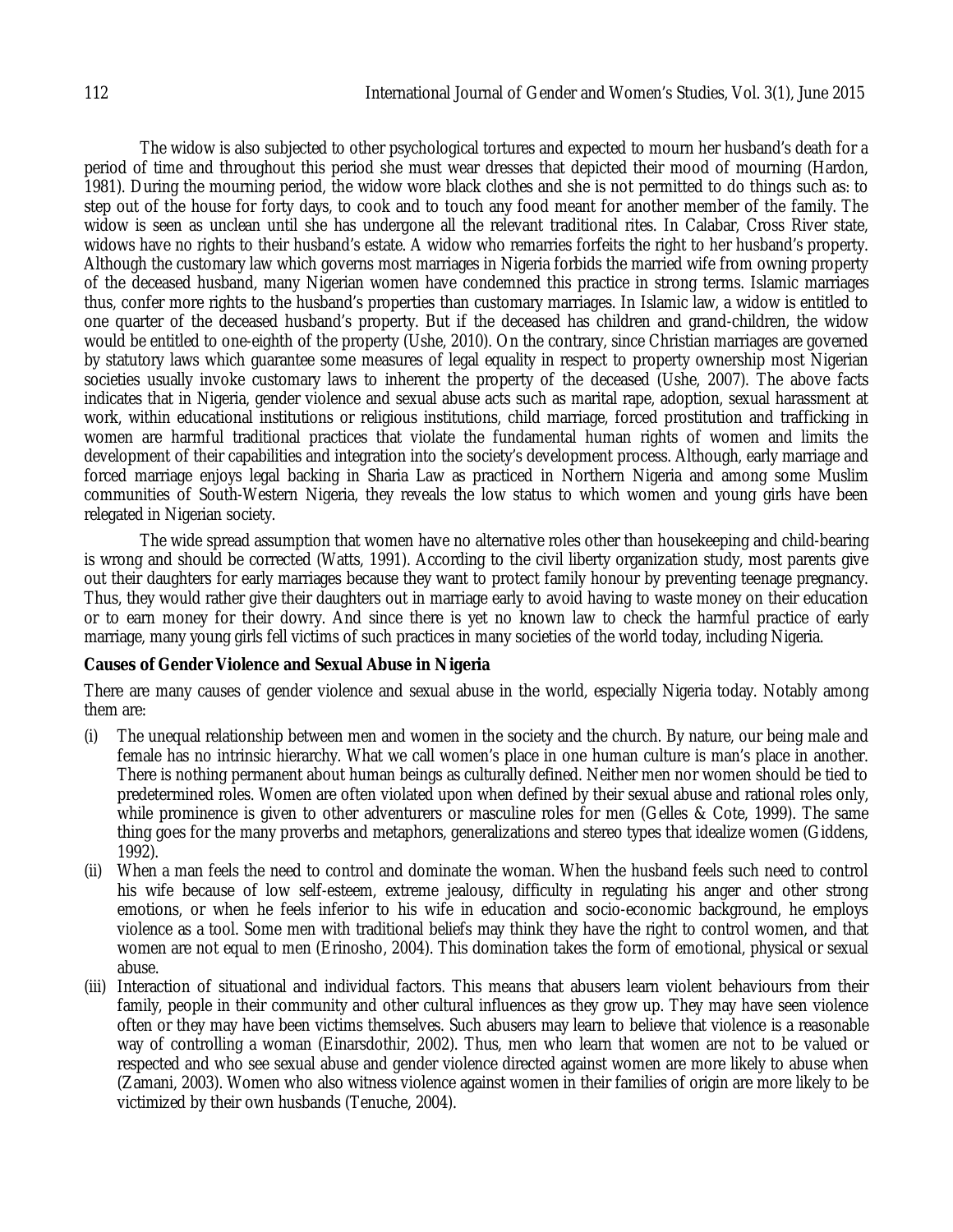- (iv) Poor communication between couples. Sexual abuse and gender violence arose from poor communication between married couples. According to Zamani the inability to share thoughts and feelings or solicit each other understands on matters of personal idiosyncrasies, gives rise to conflict, marital disharmony, undue suspicion or promotion of malice between them (Adsina, 1983). At the slightest provocation, sexual abuse and gender violence erupts and deals a severe blow to the hitherto blissful marital relationship.
- (v) Immaturity on the part of man or both couples. Immaturity of couples also instigates gender violence and sexual abuse between them due to lack of appropriate problem-solving and decision-making skills.

As immature personalities they misinterpret each other's action or pronouncement. They may resort to heated arguments, rather than meaningful dialogue to resolve their differences, most often than not, these degenerate into gender violence, sexual denials, among others. This can threatened marital harmony and affect the relationship between men and women in the society (Danfulani & Lawrence, 2004). Thus, the effects of violence against women are broadly grouped into three: Physical, psychological and spiritual impacts.

# **Physical Impact**

Physical impact has to do with injuries which can lead to permanent disabilities in women or even leads to death of a woman. Sometimes, physical violence on a woman can lead to miscarriage of forced abortion and unwanted pregnancies. Sexual abuse against women increases women's vulnerability to STD and HIV/AIDS (Ikejimi, 1971). Some victims of violence often time than not commit suicide. Many women die following a beating by their own husbands, and in most cases, the husband's free afterwards. The husband's who are taken to court are not given an adequate sentence for having killed a person. In the case of sexual violation, it may precondition the women to turn to prostitution, to become violent, have too many children, abuse alcohol or drug, leave the home, and in the case of widows, lose all the property (Ilori, 2002).

# **Psychological Impact**

The psychological intense fear that the violence will happen again is generated in the woman. Low selfesteem, guilt, shame and depression also result; like wish feelings of being unjustly treated and helpless. There may be accompanied by feelings of hatred and the desire for revenge.

# **Spiritual Impact**

Women experience a hunger for human and spiritual understanding and care, a Christ-like acceptance and support. They feel not appreciated in the society and not recognized in the church but rather exploited (Ugwu, 2002). In this case of girl-children, on the whole it may lead disfigurement, lost opportunities, and interference with school work. They may lose confidence in themselves and in death and adults. As young, women may also avoid marriage. When the woman is a mother and the violence takes place in front of her children, the stage is set for a cycle of violence that may be continued from generation. The children witnessing violence against their mother may grow up thinking that violence against women is normal, thereby perpetuating another generation of violence in Nigerian society (Agbasiere, 2000).

# **Religious Approach to Preventing Gender Violence and Sexual Abuse in Nigeria**

There are many religious approaches to preventing gender violence and sexual abuse in Nigeria. These approaches include:

# i. Liberation Theology

Liberation theology has the force of eradicating gender violence and sexual abuse in Nigerian society. Ugwu (2002) asserts that liberation theologians, liberation theologians in many parts of the world, especially women liberation theologians and feminist's theologians in recent times condemned the violence and sexual abuse against women in global society. Malatest (2002) collaborated that gender equality is a vital force in preventing gender violence and sexual abuse in Nigerian society. It is social machinery without which the social protection against gender violence and sexual abuse in modern civilization would have been impossible. Liberation theology has the duty of edifying the people's culture and belief systems to discourage gender violence and sexual abuse in the society. All religions whether revealed or non-revealed are opposed to gender violence and sexual abuse.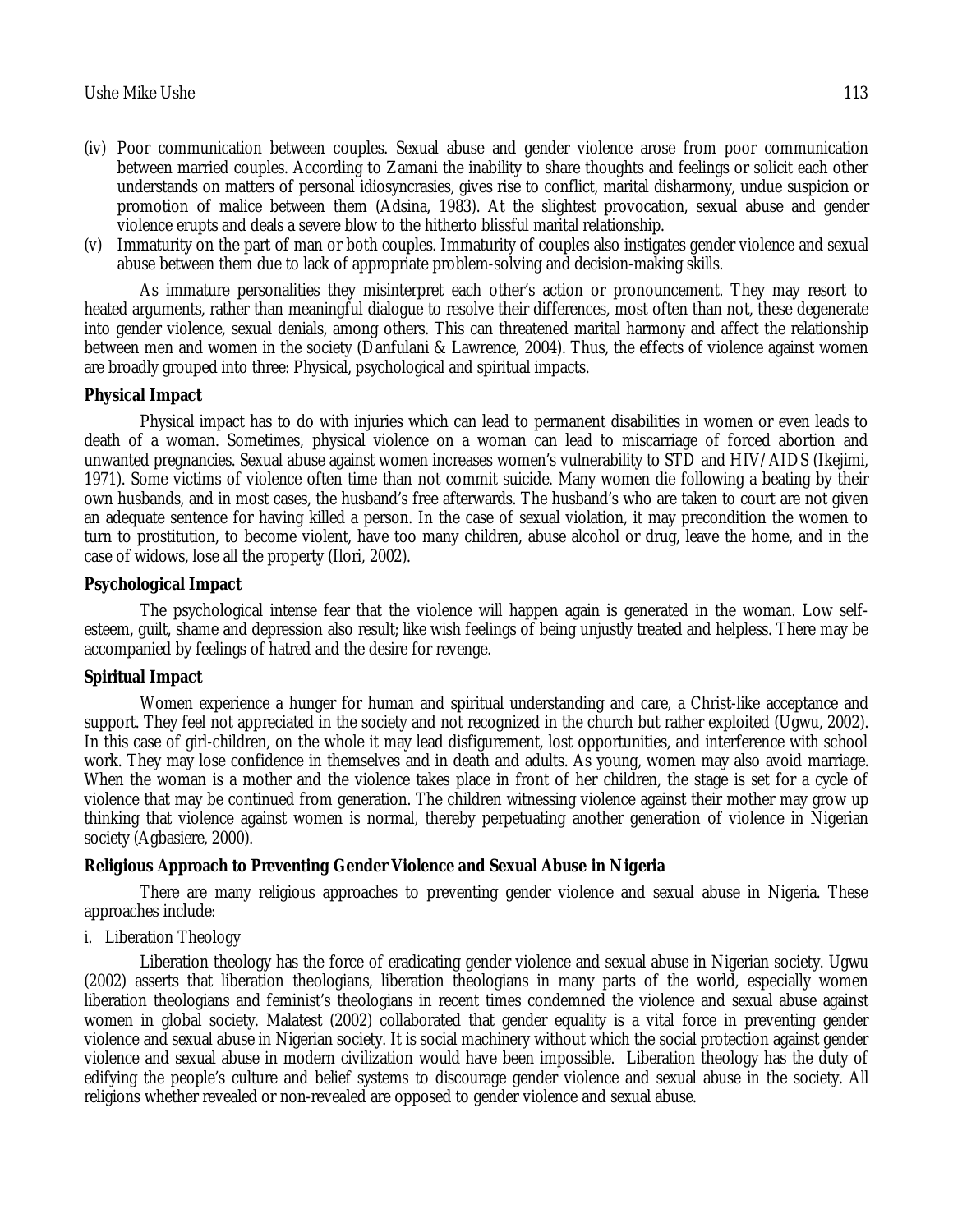Our ignorance about liberation theology and feminist theology are potent factors responsible for gender violence and sexual abuse in Nigerian society. Since liberation theology promotes gender equality and peaceful coexistence among members in the society, it will be unwise for anyone to ignore the influence of liberation theology as vital force for eradicating gender violence and sexual abuse in Nigerian society (May & Aikman, 2003).

# ii. Religious Teachings

All religions have clear stands on the treatment of women. Both Islam and Christianity teach that men and women are created equal by God. Equality of all sexes enhances self understanding and rationality of male and female counterparts and so psychologically guaranteed a healthy relationship between them. The Holy Books (Qur'an and the Bible) should be taught in such way that it will effectively promote cordial relationship and unity of purpose between men and women in Nigerian society. By so doing, gender violence and sexual abuse can be eradicated in the society.

#### iii. Inculturation

The process of inculturation can also eradicate gender violence and sexual abuse in Nigerian society. This can be done by refining Nigerian traditional worldview of women as subordinate and second class citizens of the society. The cultural view that women are property of men for production of children and weaker sexes could be contextualized into Christian view of men and women equality.

#### iv. Promotion of Women's Rights

Human right is the compendium of human existence. Hence, women should be given their due rights. Women have the dignity which should be respected by the government and the society. The government should on his own part, promulgate into law declarations, conventions and resolutions on women's rights where the laws of the land do not or make offences against women. Religious agencies and non-governmental organizations such as National Orientation Agency, Win and Women's Right Advancement and Protection Alternative's (WRAPA) should as their primary missions improve the social welfare-and legal rights of Nigerian women, by removing various forms of deprivations, discriminations and degradation that make it difficult for women to contribute rightfully to national development. There is need for scholars, religionists, traditional and religious leaders to take phenomenological and non-violence approaches to eradication of gender violence and sexual abuse in Nigeria.

These religious approaches should be based on traditional moral values, communication and dialogue, love, mutual respect and collegiality spirit to eradicate sexual abuse and gender violence. Any religious leaders or traditions that seek inequality, and promote sexual abuse and gender violence are unforgivable and should be discarded in all ramifications as crime against women. Those who are engaged in education of the Youths and in moulding of public opinions should promote gender equality. This is the only path possible where justice, solidarity, universal brotherhood and sisterhood could be achieved. All religions affirmed the fact that men and women were created equal. Christianity for example, maintains that men and women were created in the image of God to multiply and fill the earth. The book of Genesis 1:27 states thus: "God created man in his image. In the image of God he created him. Male and female, he created them. This identical human nature which appears in the two different forms of male and female indicates that women possess equal human nature perfectly to men before the creator. As a sovereign being, women are not subordinate to man more than they subordinate to them; they are free and independent as the men. Pope John Paul II (1981) asserts that both men and women are human beings to equal degree. The women have full and equal human rights and role both politically, economically, culturally and ecclesial as benefits the human persons. All women and men are individuals worthy of respect and dignity even in terms of sexual rights. Jesus unfailingly respected the human dignity of women and went off his way to help the most vulnerable women.

#### **Conclusion**

From the foregoing discussion, it is clearly seen that gender violence and sexual abuse are social vices that are endemic in the world today. Gender violence and sexual abuse whether directly or indirectly, are crimes against human dignity and thus, dehumanizes the status of women. Although it is argued that women are not the only targets of gender violence and sexual abuse in the Nigerian society. The number of cases of gender violence and sexual abuse of women seems to be more than that of men. Just as many ladies are humiliated by their husbands, more men die every year in cases of domestic violence. Some of the women poison their husband's food, beat them up or cut off their husband's genital while they were fast asleep. This shows that violence and sexual abuse are not strictly gender issues. Both men and women fall victims of gender violence and sexual abuse in the modern society and the case of Nigeria is not an exception.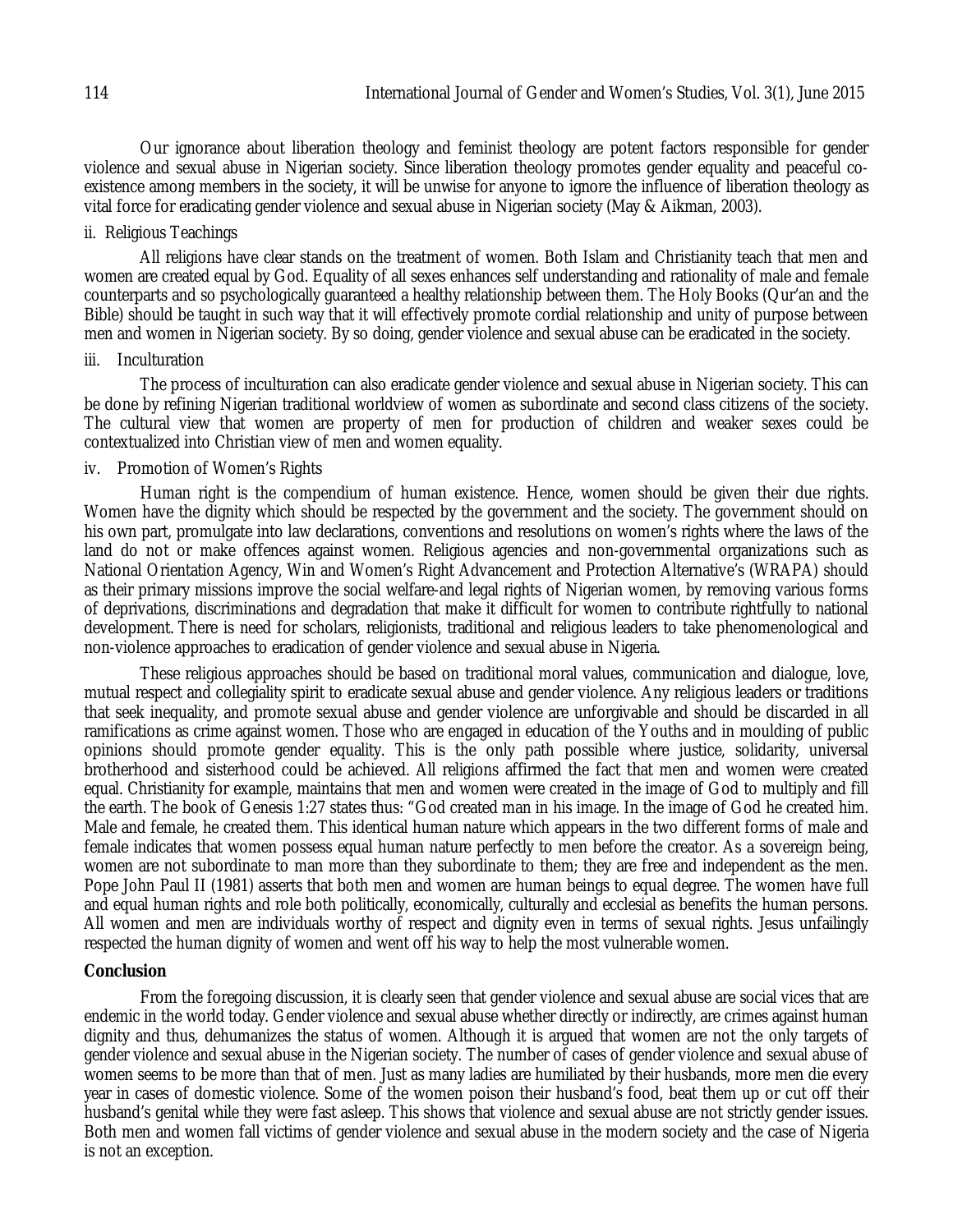In view of the above discussion, the paper makes the following recommendations:

- (i) The government should established psychological and professional units at the relevant centres to educate people on the consequences of gender violence and sexual abuse in Nigerian society.
- (ii) The government should enact laws that would seriously check the menace of gender violence and sexual abuse in Nigeria and other parts of the world where it is not visible.
- (iii) Leaders of different religious institutions should uphold gender equality and de-emphasised gender violence and sexual abuse in the society.
- (iv) The various religions in Nigeria (Islam, Christianity and African Traditional Religion) should advocate for women's proper recognition by the society and in religious organizations in such a manner that equal opportunities are given to both men and women for the contribution and transformation of the society.
- (v) There is need for dialogue and non-violence approach in promoting gender equality in the global society.

# **References**

Angagbu, L.S. (1979). Nigerian Women and Beijing Platform for Action. Ibadan: Patmag Press Ltd.

- Amnesty International, "Stop Violence against Women", An Annual Report, 2010.
- Afro News, Half of Nigeria's Women Experienced Domestic Violence. Accessed 13th March, 2010. PP. 26-34.
- Adesanya, S.A. (1973). Laws of Matrimonial Causes, Ibadan: Ibadan University Press.
- Andrian, H. (1978). Christian Marriage in Africa. London: SPCK.
- Adesina, S. (1983). Nigerian Education, Trends and Issues, Ile-Ife University of Ife Press,
- Atado, J.C. (1991). The Kind of Leaders we Want. Kano: The Modern Printers Ltd.
- Agbasiere, J.T. (2000). Women in Igbo Life and Thought. N.Y: Routeledge.
- Agai, S.P.I. (1996). Holy Violence: Religion and Global Disorder. Akurdi: Aboki Press.
- Anozie-Young, G. (2010). When You Beat Your Wife, You are Beating Yourself. A Report by Josephine I. Accessed 20th March.
- Akpan, M. (2000). "Hemmed in by Cultural Barriers", Nigerian Women, the Struggle since Independence, Newswatch Magazine, October, 2nd.
- Awolalu, J.O & Dopumu, P.A. (1979). West African Traditional Religion. Ibadan: Onibonoj Press.
- Atojoko, S. (2000). "For the Love of Women", Nigerian Women, The Struggle Since Independence. Newswatch Magazine, October 2nd.
- Anyanwu, H.O. (1999). African Traditional Religions from the Gross Root. Owerri: Lasen Publishers.
- Bella, C. (1970). Ritual Theory, Ritual Practice. New York and Oxford: Oxford University Press.
- Blood, R.O & Wolf, D.M. (1994). "Husbands and Wives: The Organization of Married Living", Journal of Social Sciences, Vol. 1. PP. 22-24.
- Bothwell, L. (1983). "The Art of Leadership Skill Building Techniques that Produce Results". In J.A. Davenport, Introduction to Educational Leadership, N.Y: University of America Press.
- Cutrufelli, R. (1982). Women of Africa. Roots of Oppression, London: Zed Press.
- Danfulani, U.H.D. and Lawrence Y. G. (2004). "The Role of Indigenous Education in African Society", Waya, Journal of General Studies, Kaduna State College of Education. PP. 18-21.
- Dayo, O.K. (1990). "Gender, Peace and Conflict in Africa". Journal of Peace Reserch. PP. 27-33
- Della, S. (2003). Longman Dictionary of Contemporary English, New Edition. England: Pearson Educational Limited.
- ECA-WIDNET, (1997). Eastern and Central Africa Women in Development Network, Violence against Women: Trainer's Mannual. Nairobi: Pauline Publication.
- Egwu, S.G. Ethics and Religion Violence in Nigeria. Jos: African Centre for Democratic Governance (AFRI GOV).
- Erinosho, L. (2004). "Introduction". In I.M. Thomas, L. Erinosho & F. Orenuga (eds.). Domestic Violence among Middle Class Nigerians. Lagos: Inter-African Committee.
- Einarsdothir, T. (2002). "Who Rules in the Core of the Family?". In R. Liljestron and E. Ozdalga (eds.). Autonomy and Dependency in the Family: Turkey and Sweden in Critical Perspective. Istandbul: The Swedish Research Institute.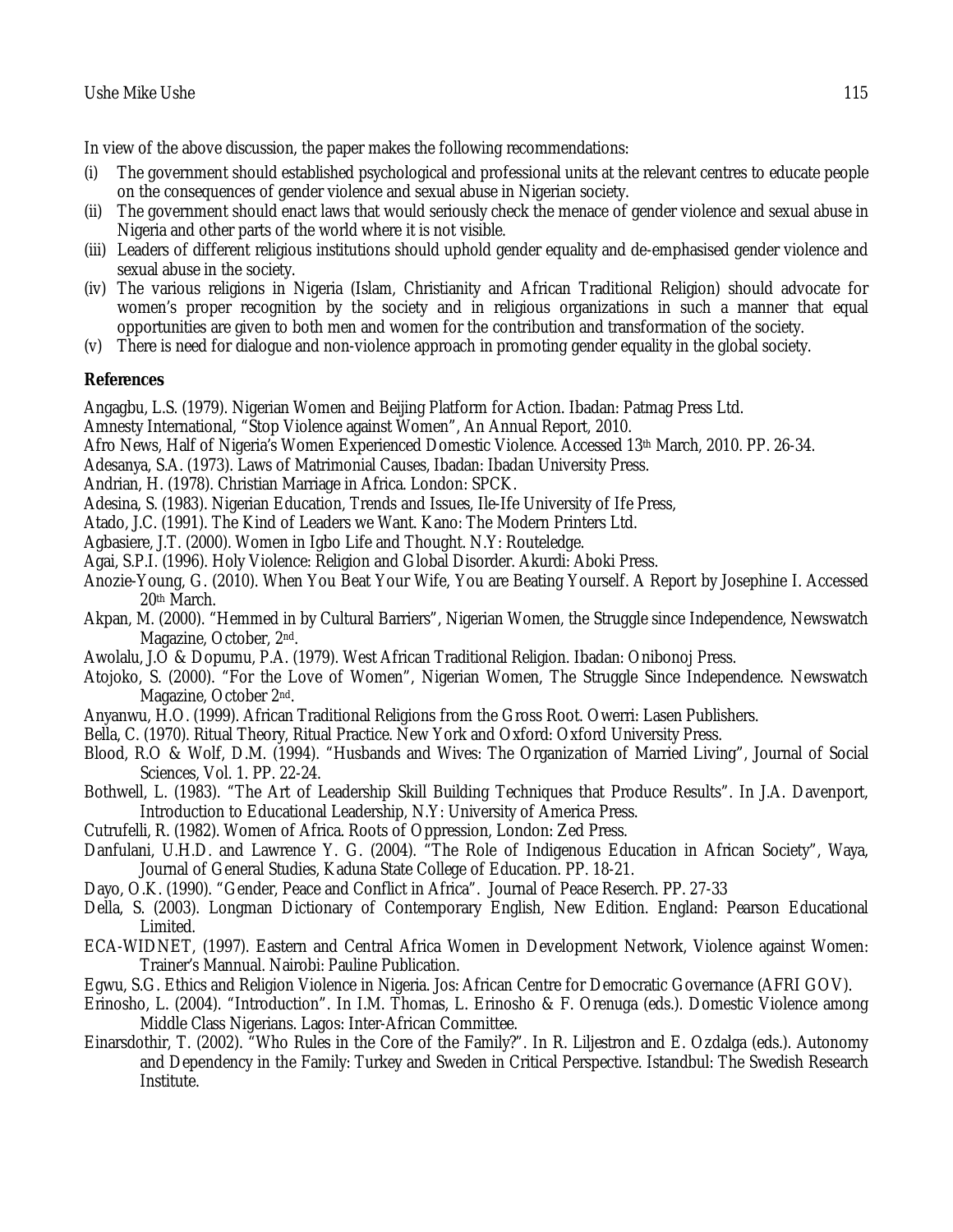- Ekpo, I. (1999), An Introduction to the Study of Religions, Lagos: Time Publication Galtung, J. "Cultural Violence". Journal of Peace Reserch. PP. 28-36.
- Godsmith, T.D & Vera, M. (1992). "Symptoms of Domestic Violence". In J.K. Olupona (ed.) Religion and Peace in Multi-Faith Nigeria. Ile-Ife: Obafemi Awolowo University.
- Gelles, R. (1997). "No Place to Go". The Social Dynamics of Marital Violence in Battered Women: A Psycho-Socialogical Study of Domestic Violence. In L.S. Angaegbu, Nigerian Women and Beijing Platform for Action. Ibadan: Pat-mag Press Ltd.
- Gelle, R.J. & Conte, J.R. (1999). "Domestic Violence and Sexual Abuse of Children: A Review of Research in the Eighties", Journal of Marriage and the Family. PP. 1045-58.
- Giddens, A. (1992). The Transformation of Intimacy: Sexuality, Love and Eroticism in Modern Societies, Cambridge Polity Press.
- Gwam, L.G. (1969). The Educational Policy in Nigeria. Unpublished Doctorate Thesis, University of Ibadan.
- Hutchinson, J.A. (1998). Path of Faith. New York: McGraw-Hill Book Company.
- Hardon, J.A. (1981). "Violence", Modern Catholic Dictionary, London: Robert Hale.
- Idowu, B. 91973), African Traditional Religions: A Definition, London: SCM Press Ltd
- Ikejimi, O. (1971). Nigerian Education, Nigeria: Longman.
- Ilori, J.A. (2002). "Religion and Political Stability in Nigeria". A Paper Presented at the 15th Annual Conference of Nigeria Association for Religious Teachers, at University of Ilorin, Sept 17th-20th.
- Isara, C. (2007). "Religious Formation and Leaders". A Paper Presented at the Conference of Women Religious of Kaduna Arch-Diocese.
- Ikenga-Metuh, E. (1984). Comparative Studies of African Traditional Religion, Onitsha, Imico Publishers Ltd.
- John Paul II, Mulieris Dignitatem: On the Dignity and Vocation of Women.
- http:www.cin.org/jp2ency/digvocat.
- John Paul II. (2000). The Church in Nigeria: Family of God on Mission.
- John Paul II. (1981). Familiaris Consortio, No. 14.
- Kisembo, B, Magesa, L. & Shorter, A. (eds.) (1998). African Christian Marriage. Nairobi: Paulines Publications.
- Kratcoski, P.C. (2003). Attacking Family Violence. In Zamani, A. The Nasara Journal of Humanities, Vol. 1(1), Keff: Keffi Salma Press. PP. 27-29.
- Kukah, M.H. (2002). Religion, Politics and Power in Northern Nigeria. Ibadan: Spectrum Books.
- Malatest, R. A. et al. (2002). Best Practices in Increasing Aboriginal Post-secondary Enrollment Rates. Canada: Council of Ministers of Education, Canada.
- Mutanga, E. (2006). "Gender and Peace Processes in Africa". In Uchem, R.N. (2002). Beyond Veiling: A Response to the Issues in Women's Experiences of Subjugation in African Christian Cultures. Enugu: SNAAP Press, 2006.
- May, S. and Aikman, S. "Indigenous Education: Addressing Current Issues and Developments" Comparative Education, 2003. 39, No.2.
- Mutanga, E. (2002). "Gender and Peace Processes in Africa". In Ilori, J. A. "Religion and Political Stability in Nigeria". A Paper Presented at the 15th Annual Conference of Nigeria Associations for Religious Teachers at University of Ilori, Sept. 17th-20th.
- Murphy, C.C. (1997). Women as Church: The Challenge to Change. Dublin: Gill and MacMillan, 1997.
- Murphy, C.C. (1997). Women as Church: The Challenge to Change. Dublin: Gill and Macmillan.
- Nwocha, J. (2000). "Bruished and Battered", Nigerian Women, the Struggle since Independence. Newswatch Magazine, October, 2nd.
- Nimeh, A.J. (2000). Instant Inspiration. Chicago: Francisa Herald Press, 2000.
- Ngosian, K. (1975). "I speak freedom", In: Mutiso, G.C. and Roio, S.W. (Eds.), Readings in African Political thought London: Heinemann.
- Oguonu, C.N. (2005). "Poverty in Nigeria: Social Policy and Women's Participation". The International Journal of African Studies, Wilberforce: Central-State University. PP. 18-24.
- Oduyoye, M.A. (1996). "Violence Women. A Challenge to Christian Theology". Journal of Inculturation Theology. Vol. 1. PP. 24-26.
- Pratt, J.B. (1947). The Religious Consciousness. New York. Macmillian Press.
- Rothblum, E.D. & Cole, E. (1990). Women's Mental Health in Africa, New York: Harrington Press.
- Sukhdeo, G.D. (2006). "Religion and Violence". In Gayana Journal, Vol. 11(9), September. PP. 18-21.